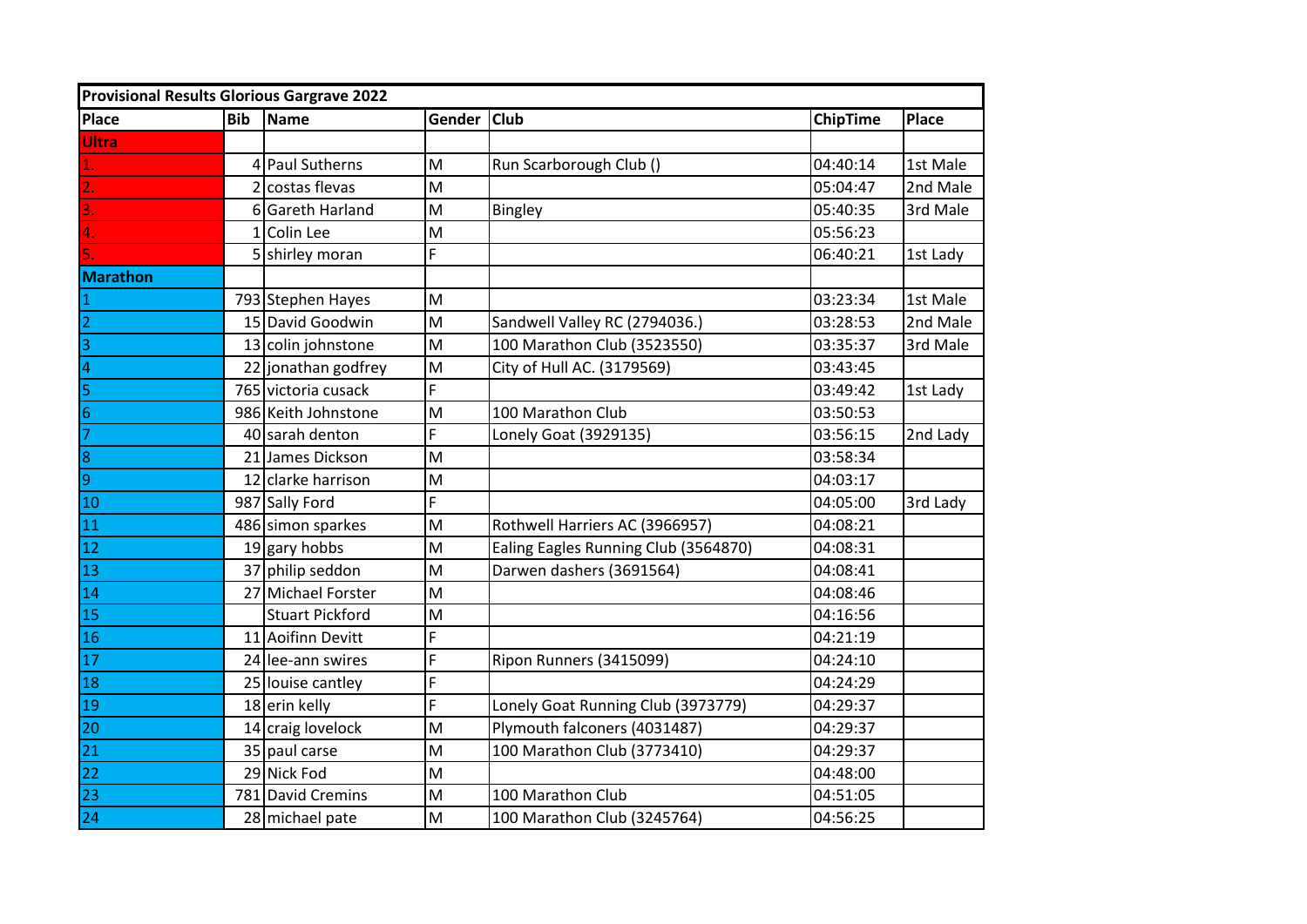| 25                   | 38 Richard Jones      | M | 100 marathon club (292)         | 05:00:04 |          |
|----------------------|-----------------------|---|---------------------------------|----------|----------|
| 26                   | 536 steven dickson    | M |                                 | 05:00:35 |          |
| 27                   | 31 nick plant         | M |                                 | 05:20:26 |          |
| 28                   | 32 patrick hannon     | M |                                 | 05:21:43 |          |
| 29                   | 30 Nick Armstrong     | M | Bentham Beagles Running Club () | 05:22:19 |          |
| 30                   | 16 Diane Armstrong    | F |                                 | 05:22:19 |          |
|                      | 769 Victoria Brides   | F |                                 | 05:39:25 |          |
| 31                   | 39 Russell Harper     | M | 100 Marathon Club               | 05:47:00 |          |
| 32                   | 3 Martin Draper       | M | <b>Quantok Harriers</b>         | 05:57:01 |          |
| 33                   | 988 James Braithwaite | M |                                 | 06:22:08 |          |
| 34                   | 36 peter ward         | M |                                 | 06:23:15 |          |
| 35                   | 666 Hilary Wharam     | F |                                 | 07:56:46 |          |
| 20 Miles             |                       |   |                                 |          |          |
|                      | 42 Claire Harvey      | M |                                 | 02:56:37 | 1st Male |
|                      | 41 Ally Briscoe       | Ë |                                 | 03:14:54 | 1st Lady |
|                      | 43 Duncan Hodge       | M |                                 | 03:16:37 | 2nd Male |
|                      | 33 paul richards      | M |                                 | 03:46:45 | 3rd Male |
|                      | 44 lorna rand         | F |                                 | 03:47:49 | 2nd Lady |
| <b>Half Marathon</b> |                       |   |                                 |          |          |
| $\mathbf 1$          | 113 neil hardy        | M |                                 | 01:30:56 | 1st Male |
| $\overline{2}$       | 132 Kim Brown         | M |                                 | 01:31:45 | 2nd Male |
| $\overline{3}$       | 116 philip tigg       | M |                                 | 01:37:06 | 3rd Male |
| $\pmb{4}$            | 128 tom hodson        | M |                                 | 01:37:24 |          |
| $\overline{5}$       | 130 william heseltine | M |                                 | 01:40:06 |          |
| $\overline{6}$       | 109 martin sutton     | M |                                 | 01:41:08 |          |
| $\overline{7}$       | 85 dominic kelly      | M | Marsden Racers (4000167)        | 01:43:14 |          |
| $\overline{8}$       | 100 Keelan Henry      | M |                                 | 01:46:57 |          |
| 9                    | 71 anna deery         | F | Marsden Racers (4026410)        | 01:48:22 | 1st Lady |
| 10                   | 107 Madeleine Tatham  | F |                                 | 01:48:48 | 2nd Lady |
| 11                   | 70 Andrew Wing        | M |                                 | 01:51:27 |          |
| 12                   | 75 caitlin pearson    | F |                                 | 01:51:53 | 3rd Lady |
| 13                   | 104 Liam Cassie       | M |                                 | 01:53:32 |          |
| 14                   | 127 ted smith         | M |                                 | 01:53:41 |          |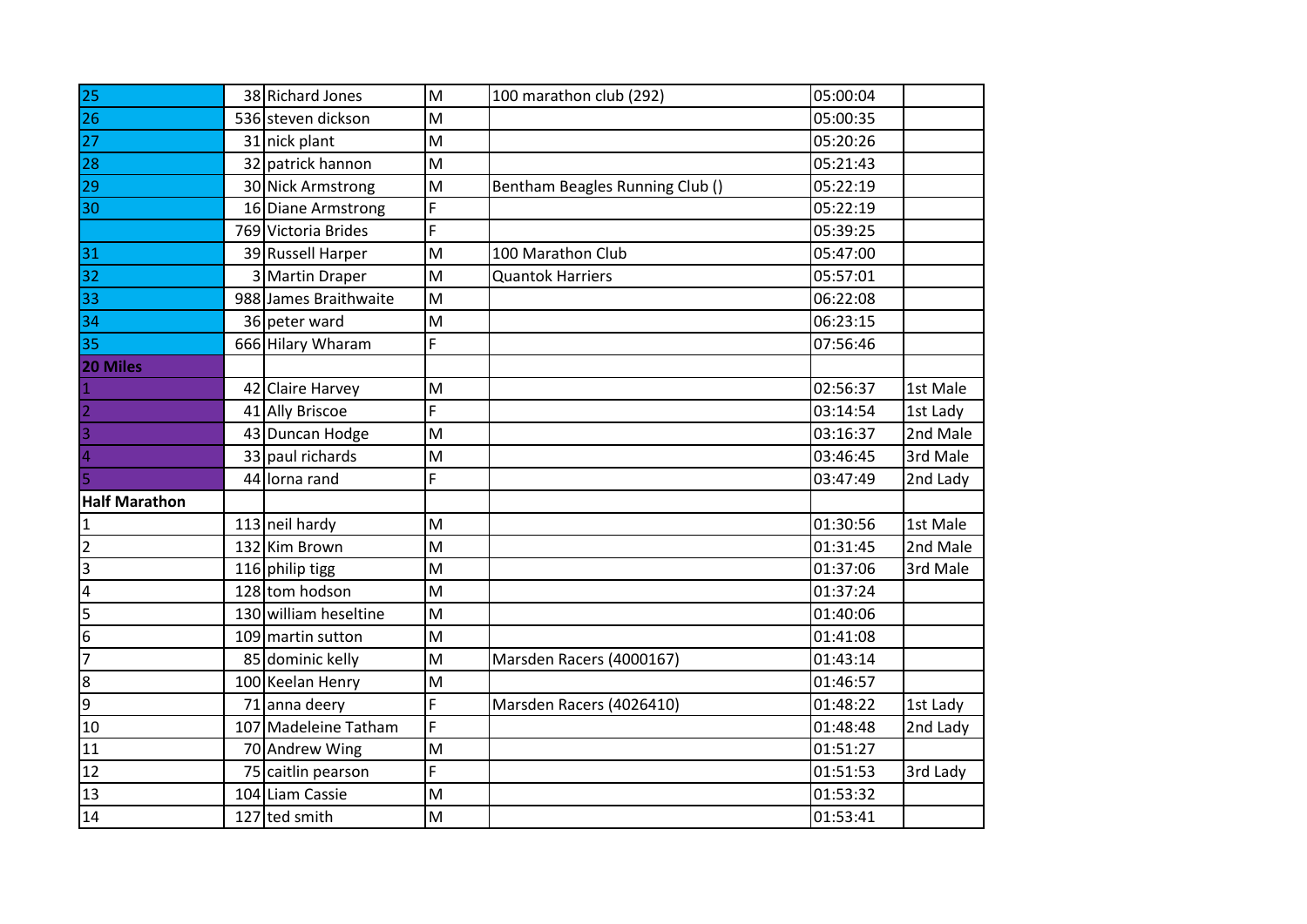| 15 |     | 83 david hewitt      | M | Steel City Striders (2753578)         | 01:54:50 |
|----|-----|----------------------|---|---------------------------------------|----------|
| 16 | 112 | mohammad bashir      | M |                                       | 01:55:25 |
| 17 |     | 82 darren attwood    | M |                                       | 01:57:38 |
| 18 | 92  | helen blakeman       | F |                                       | 01:58:21 |
| 19 |     | 84 dinah ashbridge   | F |                                       | 01:59:46 |
| 20 |     | 78 charlie robinson  | M |                                       | 01:59:46 |
| 21 |     | 106 Lynne Vickers    | F | Lonely Goat RC (3920420)              | 02:00:07 |
| 22 | 81  | dan connolly         | M |                                       | 02:00:25 |
| 23 |     | 79 Claire Watmough   | F |                                       | 02:02:52 |
| 24 |     | 123 Sophie Cullen    | F |                                       | 02:03:02 |
| 25 |     | 96 jonathon reynolds | M |                                       | 02:03:44 |
| 26 |     | 105 Louise Ashby     | F |                                       | 02:04:54 |
| 27 |     | 99 karen blakeman    | F |                                       | 02:05:47 |
| 28 |     | 74 brian crossland   | M | Lonely Goat Running Club (2713684)    | 02:07:51 |
| 29 |     | 67 alex boardman     | M |                                       | 02:08:02 |
| 30 |     | 72 Anthony Jamieson  | M |                                       | 02:08:29 |
| 31 |     | 118 richard webster  | M | Lonely Goat Running Club (3949725)    | 02:09:05 |
| 32 |     | 119 Ruth Wylde       | F |                                       | 02:09:44 |
| 33 |     | 102 Kim Jansen       | F |                                       | 02:09:50 |
| 34 |     | 120 Sammy Yorke      | F |                                       | 02:10:01 |
| 35 |     | 91 gabriella mills   | F |                                       | 02:10:19 |
| 36 |     | 129 tracie morris    | F |                                       | 02:10:40 |
| 37 |     | 89 Fiona Wheeler     | F |                                       | 02:11:30 |
| 38 |     | 94 jo thwaites       | F |                                       | 02:13:03 |
| 39 |     | 114 nicole sutton    | F | Ripon Runners (3374996)               | 02:13:03 |
| 40 |     | 103 Laura Ingham     | F |                                       | 02:14:05 |
| 41 |     | 121 sara ward        | F | Lonely Goat Running Club (3778445)    | 02:19:38 |
| 42 |     | 88 Erika Wormald     | M |                                       | 02:21:19 |
| 43 |     | 93 jim dickson       | M |                                       | 02:21:46 |
| 44 |     | 73 ben scholes       | M |                                       | 02:22:50 |
| 45 | 87  | <b>Emma Varley</b>   | F |                                       | 02:24:17 |
| 46 |     | 108 mark taylor      | M | Darwen dashers running club (2809175) | 02:26:52 |
| 47 |     | 117 rachel ingham    | F |                                       | 02:28:27 |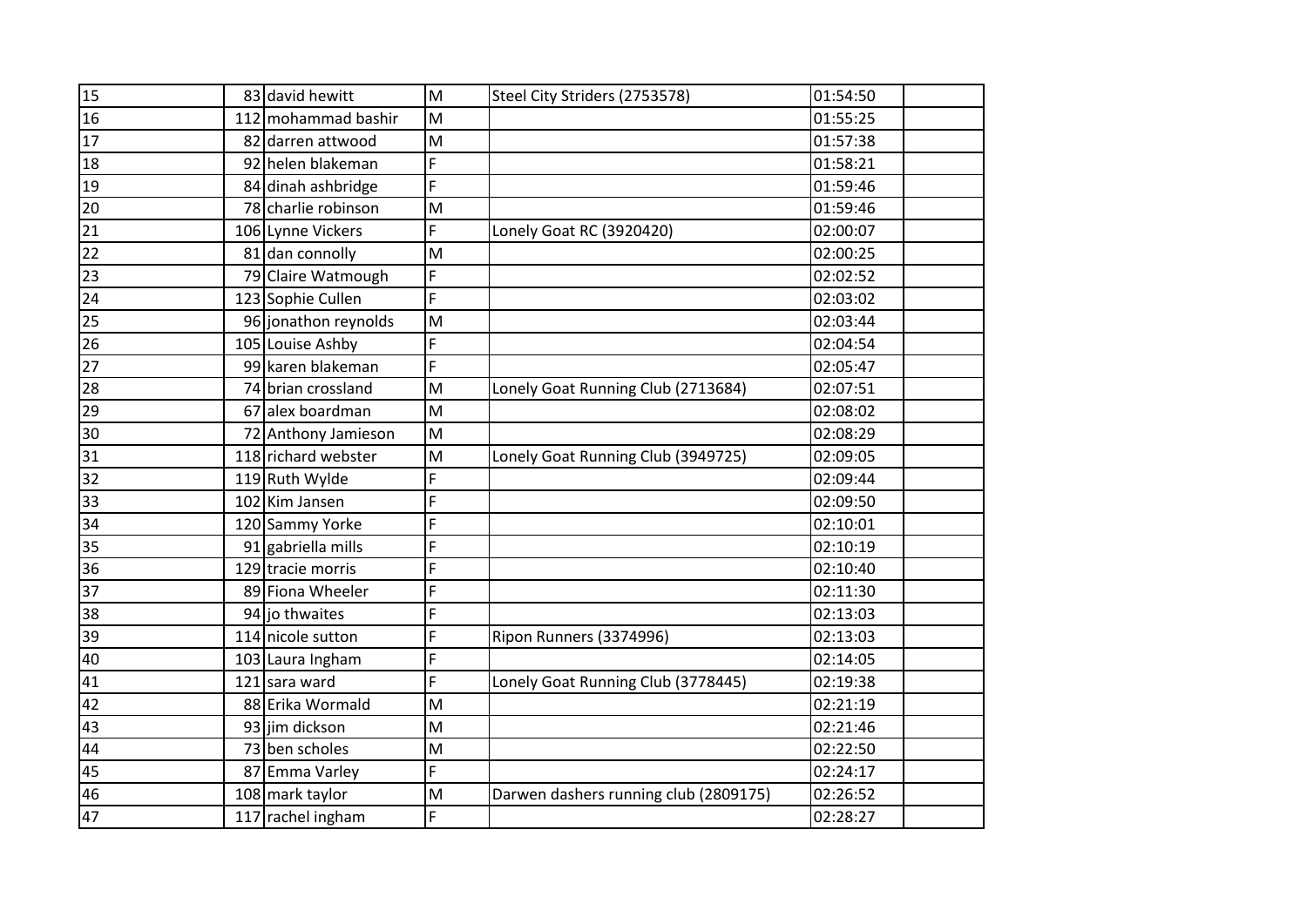| 48                                                                    | 77 | char drewett          | F |                                   | 02:31:08 |          |
|-----------------------------------------------------------------------|----|-----------------------|---|-----------------------------------|----------|----------|
| 49                                                                    |    | 122 soph naylor       | F |                                   | 02:31:09 |          |
| 50                                                                    |    | 68 Alison Wiles       | F |                                   | 02:35:52 |          |
| 51                                                                    |    | 101 Kelly Jones       | F |                                   | 02:35:54 |          |
| 52                                                                    |    | 115 paula williams    | F |                                   | 02:35:57 |          |
| 53                                                                    |    | 86 Emma Kilmurray     | F | Knaresborough Striders            | 02:46:25 |          |
| 54                                                                    |    | 95 Johanna Fox        | F |                                   | 02:59:37 |          |
| 55                                                                    |    | 124 Susan Stocks      | F |                                   | 02:59:40 |          |
| 56                                                                    |    | 69 Amanda Bryant      | F | Rothwell Harriers (3526069)       | 02:59:45 |          |
| 10 Miles                                                              |    |                       |   |                                   |          |          |
| $\overline{1}$                                                        |    | 178 tom shrimpton     | M |                                   | 01:20:41 | 1st Male |
|                                                                       |    | 174 ste grimshaw      | M |                                   | 01:23:26 | 2nd Male |
|                                                                       |    | 157 david graham      | M |                                   | 01:24:37 | 3rd Male |
|                                                                       |    | 150 andrew eden       | M |                                   | 01:24:48 |          |
|                                                                       |    | 153 caroline boon     | F |                                   | 01:25:14 | 1st Lady |
| $\frac{2}{3}$ $\frac{3}{4}$ $\frac{4}{5}$ $\frac{5}{6}$ $\frac{1}{7}$ |    | 158 david faulkner    | M | Queensbury Running Club (3969068) | 01:26:16 |          |
|                                                                       |    | 170 paul mcgrath      | M |                                   | 01:29:14 |          |
| $\overline{8}$                                                        |    | 151 andrew frazer     | M |                                   | 01:30:05 |          |
| $\frac{9}{10}$                                                        |    | 149 andrew bode       | M |                                   | 01:31:14 |          |
|                                                                       |    | 163 grace aldridge    | F |                                   | 01:34:09 | 2nd Lady |
| 11                                                                    |    | 162 gini knight       | F |                                   | 01:34:46 | 3rd Lady |
| 12                                                                    |    | 171 Peter Grime       | M |                                   | 01:35:02 |          |
| 13                                                                    |    | 179 wayne ellison     | M | Trawden Athletic (3704964)        | 01:36:43 |          |
| 14                                                                    |    | 172 Russ Vickers      | M | Lonely Goat RC (3943441)          | 01:37:33 |          |
| 15                                                                    |    | 155 clive briscoe     | M |                                   | 01:40:45 |          |
| 16                                                                    |    | 168 michaela mckenzie | F |                                   | 01:45:43 |          |
| 17                                                                    |    | 80 conor mcgowan      | M |                                   | 01:46:38 |          |
| 18                                                                    |    | 154 chris wood        | M |                                   | 01:46:39 |          |
| 19                                                                    |    | 156 dan heavyside     | M |                                   | 01:50:11 |          |
| 20                                                                    |    | 177 thomas rollins    | M |                                   | 01:50:13 |          |
| 21                                                                    |    | 160 emily hosker      | F |                                   | 01:53:19 |          |
| 22                                                                    |    | 152 carol newton      | F |                                   | 02:07:01 |          |
| 23                                                                    |    | 175 stewart newberry  | M |                                   | 02:22:25 |          |
|                                                                       |    |                       |   |                                   |          |          |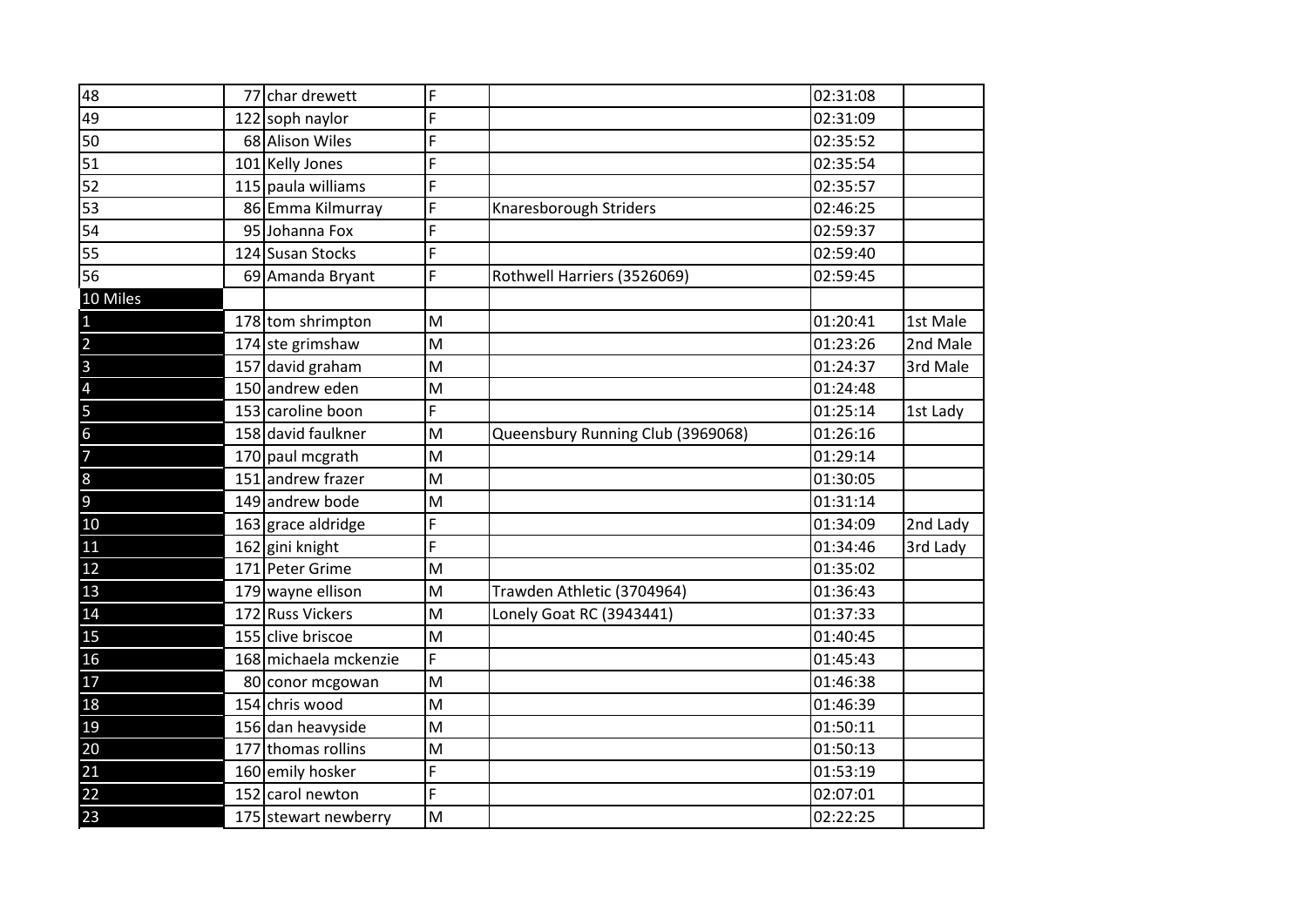| 24         | 176 Susan Adams                           | F      | York Knavesmire Harriers ()  | 02:43:29 |          |
|------------|-------------------------------------------|--------|------------------------------|----------|----------|
| 25         | 169 Paul Adams                            | M      | York Knavesmire Harriers ()  | 02:43:29 |          |
| 26         | 248 Helen Foster                          | F      |                              | 02:44:53 |          |
| <b>10K</b> |                                           |        |                              |          |          |
| 28         | 231 michael kershaw                       | M      |                              | 00:42:44 | 1st Male |
| 29         | 237 ruth kitchen                          | F      | Ilkley Harriers (2725715)    | 00:44:26 | 1st Lady |
| 30         | 212 gemma russhard                        | F      |                              | 00:45:09 | 2nd Lady |
| 31         | 214 ian mitchell                          | M      | Knaresborough Striders       | 00:46:22 | 2nd Male |
| 32         | 206 daniel clarke                         | M      |                              | 00:47:25 | 3rd Male |
| 33         | 223 Jon Russell                           | M      |                              | 00:48:21 |          |
| 34         | 218 jane suggitt                          | F      |                              | 00:51:21 | 3rd Lady |
|            | 235 rachel weddle                         | F      |                              | 00:51:21 |          |
| 35<br>36   | 200 andrew smith                          | M      |                              | 00:52:29 |          |
| 37         | 234 philip carson                         | M      |                              | 00:53:24 |          |
|            |                                           | F      |                              |          |          |
| 38         | 198 Alison Spensley<br>210 euan macdermid |        |                              | 00:53:47 |          |
| 39         |                                           | M<br>M |                              | 00:54:14 |          |
| 40         | 217 James Lee                             | F      |                              | 00:56:21 |          |
| 41         | 204 claire jones                          | Ë      |                              | 00:56:36 |          |
| 42         | 219 Jenna Rymer                           |        | South Leeds Lakers (3692094) | 00:57:53 |          |
| 43         | 230 Martin Ward                           | M      |                              | 00:58:12 |          |
| 44         | 251 Diane Kitchen                         | F      |                              | 00:58:56 |          |
| 45         | 207 darren grant                          | M      |                              | 00:59:19 |          |
| 46         | 209 Denis Lee                             | M      |                              | 00:59:20 |          |
| 47         | 239 sarah papadimos                       | F      |                              | 00:59:56 |          |
| 48         | 220 jo yendell                            | F      | <b>METHLEY STRIDERS ()</b>   | 01:00:40 |          |
| 49         | 213 gill chippendale                      | F      | <b>METHLEY STRIDERS</b>      | 01:01:02 |          |
| 50         | 224 julie preston                         | F      |                              | 01:03:02 |          |
| 51         | 246 victoria greensmith                   | F      |                              | 01:03:13 |          |
| 52         | 216 jackie bailey                         | F      |                              | 01:03:13 |          |
| 53         | 227 Katie Cordran                         | F      |                              | 01:05:27 |          |
| 54         | 202 brian winder                          | M      |                              | 01:05:47 |          |
| 55         | 208 Dawn Richardson                       | F      | Knaresborough Striders ()    | 01:05:59 |          |
| 56         | 215 lan Gray                              | M      |                              | 01:06:55 |          |